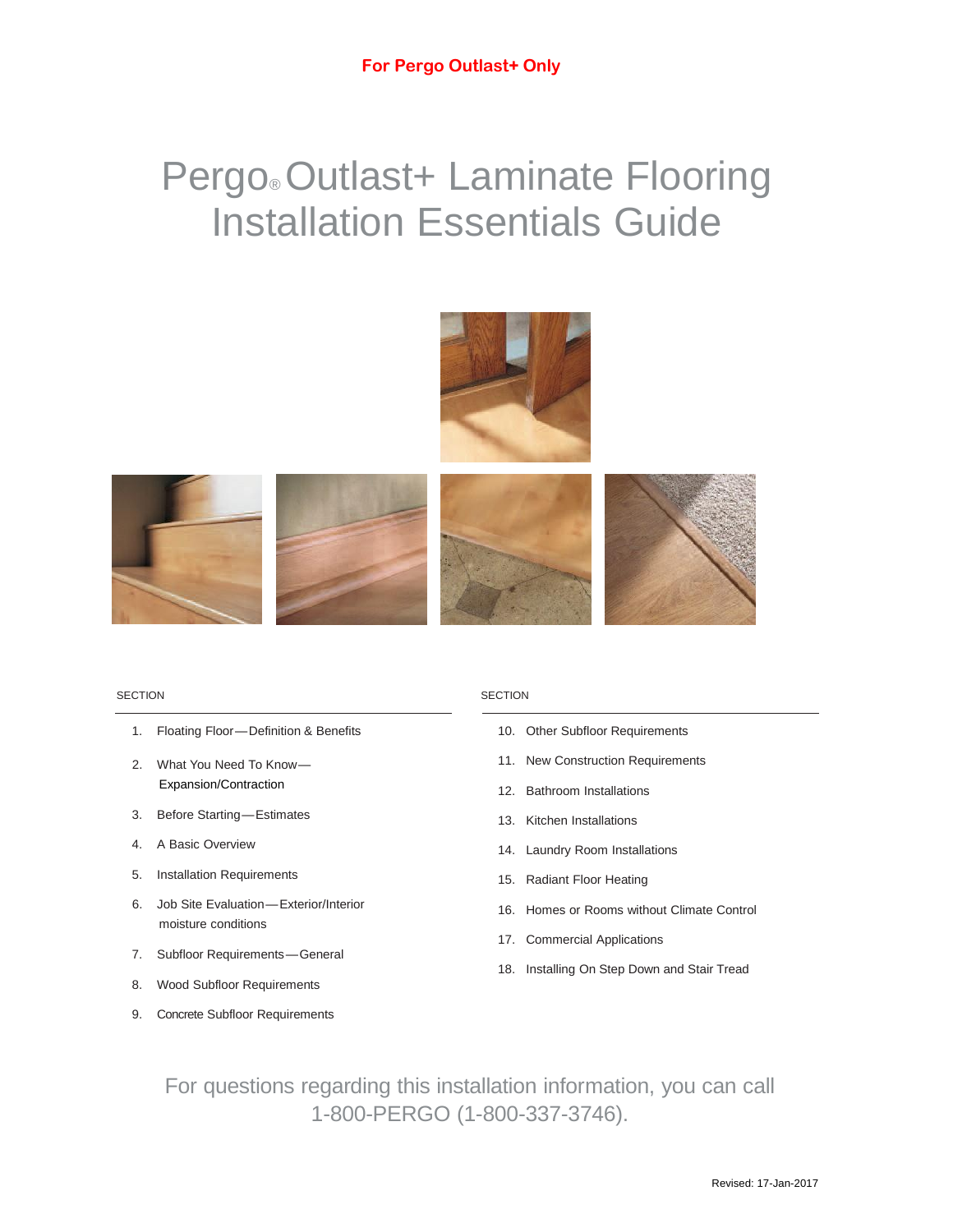**1. FLOATING FLOOR -**Pergo Outlast+ is designed to be installed as a floating floor—thus it is not nailed or glued to the subfloor. Instead, planks are fastened together utilizing unique tongues and grooves to create a durable, easy-tomaintain floor surface. Because Pergo Outlast+ flooring expands and contracts with temperature/humidity changes it is essential that a  $\frac{3}{8}$ " expansion space be left around the floor's perimeter. Depending your home's subfloor type, you may also be required to install a 6-mil. (.15mm) non-recycled (100% virgin) resin polyethylene film as a vapor barrier beneath your Pergo Outlast+ floor. Please refer to the detailed installation instructions by subfloor type that follow. The illustrated example below shows proper installation of the vapor barrier over a concrete subfloor.



**2. WHAT YOU NEED TO KNOW -** Pergo Outlast+ flooring consists of planks made from a durable laminate surface, a wood based core and a balancing backing. The planks are clicked together to form a long lasting, easy-to-maintain surface. Like almost all materials in the home, Pergo Outlast+ flooring expands and contracts due to changes in temperature and humidity. You must allow unopened cartons of Pergo Outlast+ flooring to lay flat in the room where they will be installed to acclimate for at least 48 hours before beginning installation. A  $3_8$ " expansion space must be left around the perimeter of the floor to allow for movement. Failure to meet these requirements can result in the floor buckling.

Pergo Outlast+ flooring is part of a complete flooring system that includes a wide range of coordinating moldings and transition strips designed to cover the  $3_{8}$ " expansion space at the walls, doorways and transitions to other flooring. Specialized tools, required to properly install Pergo Outlast+ flooring, are available at The Home Depot or at homedepot.com.

**3. BEFORE STARTING -**Before beginning a Pergo Outlast+ installation project, it is critical that you 1) fully acquaint yourself with the detailed installation instructions for your specific flooring and subfloor type and 2) conduct a complete job site evaluation (see section 6, Job Site Evaluation).

- a. For appropriate installation information, review this guide and the assembly instructions provided within each carton of flooring you purchased. If you prefer speak to a person regarding installation, call 1-800-33-PERGO (1-800-337- 3746).
- b. Make a complete job site evaluation (see section 6, Job Site Evaluation) to assure that environmental conditions are acceptable for installing Pergo Outlast+ flooring.
- c. Determine the quantity of Pergo Outlast+ planks, flooring transitions and wall trim needed for your installation. Add 10% to your square footage for standard installations. For diagonal installations, add 15%. Depending on the type of room and the type of subfloor you are working with, you may also need glue and a 6 mil (.15mm) non-recycled (100% virgin) resin polyethylene film as a vapor barrier.
- d. Make sure you have the appropriate installation tools, an installation kit and additional spacers (used to maintain expansion space). For Pergo Outlast+ you will also need 3/8" compressible PE foam backer rod and clear 100% silicone sealant to properly seal the perimeter of the installation.
- e. Acclimation—Allow unopened cartons of Pergo Outlast+ planks to lay flat in the room where they will be installed for at least 48 hours, depending upon climate, before beginning installation. During this time, the planks adjust to the specific temperature and humidity conditions of the room.

#### **4. A BASIC OVERVIEW**

- a. Remove any existing quarter round molding. The existing quarter round can be repainted and installed after the Pergo Outlast+ installation or you can select a new, prefinished, color-coordinated quarter round available at your retailer.
- b. Always remove carpet, pad and tack strips.
- c. Remove wood flooring if it is installed over a concrete subfloor.
- d. Be sure the surface of the subfloor is flat, clean, dry and sound before starting. (Refer to Subfloor Requirements Sections 7, 8, 9, 10, & 11.)
- e. On concrete subfloors, use Pergo Moisturbloc™, a nonrecycled 6-mil. (.15mm) non-recycled (100% virgin) resin polyethylene film as a vapor barrier, overlapping edges 8", or follow the directions for installation of an equivalent vapor barrier.
- f. Foam underlayment is pre-attached to Pergo Outlast+. No additional underlayment is required for proper performance. Do not install Pergo Outlast+ over multiple layers of foam underlayment.
- g. Inspect every plank for any shipping damage when removing from the carton.

#### **5. INSTALLATION REQUIREMENTS**

- a. Pergo Outlast+ is intended only for indoor use.
- b. Acclimation—Allow the Pergo Outlast+ planks to lay flat in unopened cartons, at least two feet from walls where they will be installed, for at least 48 hours before starting the installation. In very dry or very humid climates, allow 96 hours (4 days). For acclimation, the relative humidity should be 35-65%. The temperature should be 60-85°F for product acclimation, as well as during and after installation
- c. Pergo Outlast+ must be installed as a floating floor and must not be fixed to the subfloor. A  $3e^{\pi}$  expansion space must be provided around the perimeter of the room and any fixed objects such as pipes or, columns. Door-jambs and casings must be undercut. The Pergo Outlast+ flooring must be placed at least a  $3_{8}$ " beneath the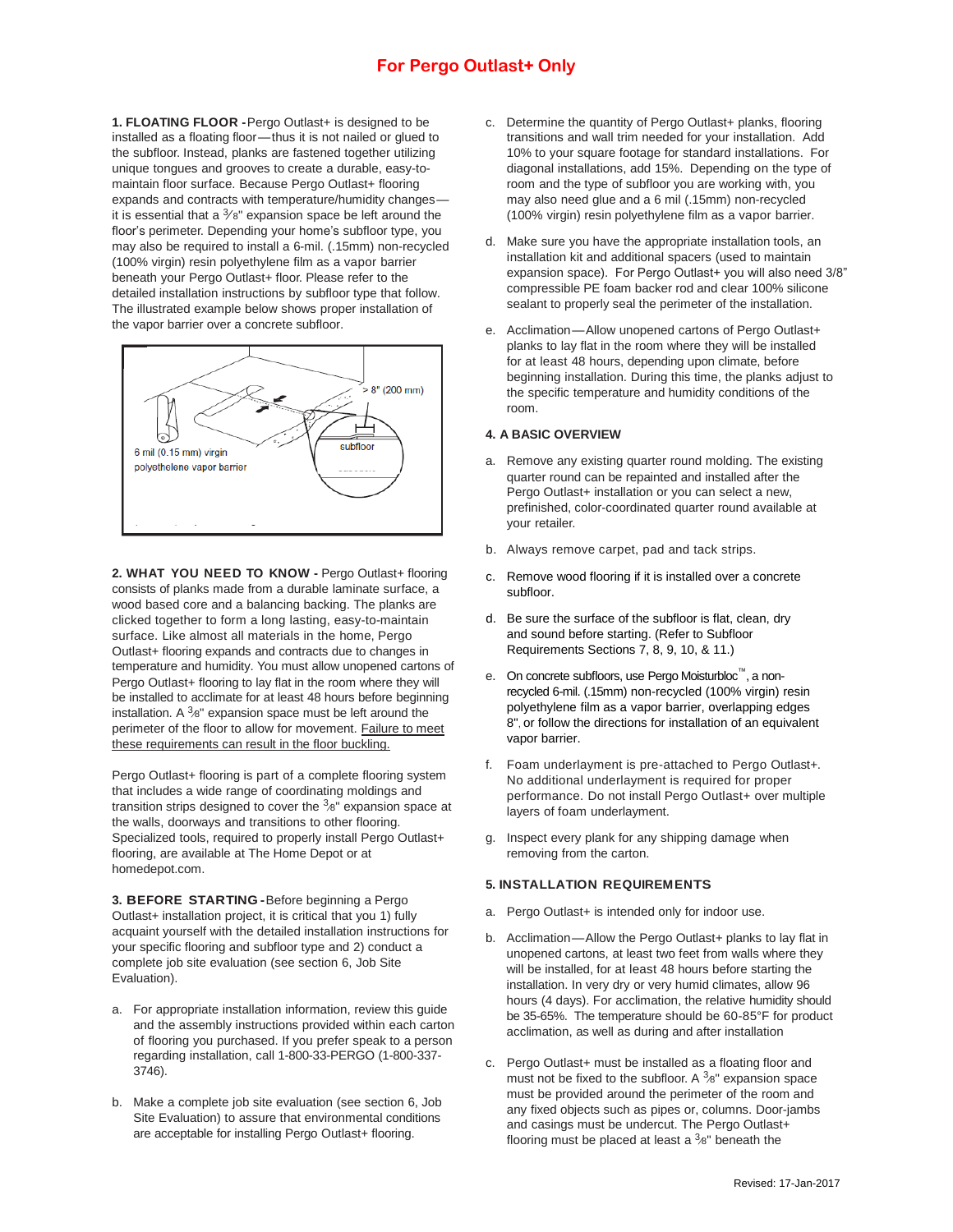undercut jambs and casings. A  $3_{8}$ " expansion space must also be included beneath the undercut jambs and casings.

Areas greater than 40 feet in length or width, i.e. (one room; two or more rooms with adjoining archway greater than 4 feet; large room with an extended hallway) must have a T-molding installed across the width of the room, archway or at the beginning of the hallway to provide additional expansion space. Doorways of less than 4 feet must always have a T-molding or other transition molding regardless of floor length or width.

- d. Pergo Outlast+ can be installed above, on or below grade, however, below grade must not have a sump pump.
- e. When installing over concrete, a 6-mil. (.15mm) nonrecycled (100% virgin) resin polyethylene vapor barrier is required.
- f. Use approved safety equipment to provide proper protection based on each given task. Always be careful when handling the planks as the cut edge of the laminate can be sharp.
- g. Important—Always inspect each plank to make sure it is not damaged prior to installation.
- **6. JOB SITE EVALUATION -** Exterior conditions and how they can influence the interior of a home.
- a. Building codes are established to provide a safe living space. There are nationally recognized building codes, such as BOCA—Building Officials and Code Administrators International, Inc., and ICBO— International Conference of Building Code Officials as well as others. There are state and local building codes that also provide the same service and interest assuring a safe and consistently built living or working space. There are specific building codes that are designed to prevent excessive moisture from damaging the building materials. There are also maintenance practices that are required to prevent excessive moisture from damaging the building materials.
- b. Water drainage from adjoining properties, changes to your home site or incorrect building procedures or damage can allow excessive water or moisture to penetrate basement walls, flow beneath concrete slabs and basement floors and into crawl spaces. High water tables can necessitate the use of sump pumps to pump water that is flowing beneath a concrete floor. Pergo Outlast+ flooring should not be installed over any floor with a sump pump or in a room with a floor drain.

#### **MOISTURE TEST:**

A moisture test is recommended on all concrete subfloors and wood subfloors constructed over a crawl space or basement. Maximum acceptable moisture readings for wood subfloors is 12%. When using a calcium chloride moisture test for concrete subfloors (ASTM 1869), values must be ≤ 5 lbs/1000ft2/24-hr or <80% with an in situ probe (ASTM F2170). If your moisture readings exceed those listed above, we do not recommend installing Pergo Outlast+.

IMPORTANT NOTE: During a dry season, you may find that you get an acceptable moisture reading even if other job site conditions are not acceptable. Before installing Pergo Outlast+ floors, you

must be sure that your job site conditions as well as your moisture readings are acceptable year around.

#### **JOB SITE CONDITIONS**

Examples of Building Code Requirements and Maintenance Practices that protect homes from excessive moisture exposure



1 1/2 sq. ft. of vent opening for every 100 sq. ft. of floor space with good cross ventilation. Ground in the crawl space must be dry and covered with a 6-mil non-recycled (100% virgin) resin polvethylene film; seams overlapped at least 8 inches

- c. For concrete subfloors, vapor barriers, such as the recommended Pergo Moisturbloc™ 6-mil. polyethylene film installed correctly, 8-inch overlap at seams, installed up to the edge of the wall base or wall, will protect the finished floor from normal water vapor that is emitted through the concrete from a correctly constructed, maintained and undamaged building and correctly graded site that prevents excessive water exposure.
- d. For wood subfloors, a vapor barrier is not required on the surface of the wood subfloor. When there is a basement, the basement floor and walls must be dry. When there is a crawl space the soil in the crawl space must be covered by a 6 mil (.15mm) non-recycled (100% virgin) resin polyethylene film with seams overlapping at least 8 inches or more. Cover the surface of concrete in crawl spaces with a vapor barrier. Vents should be located throughout the foundation. They must provide good cross ventilation and no dead air space. There must be minimum vent openings equal to 1.5% of the square footage within the crawl space. Example, 100 square feet of crawl space must have at least 1.5 square feet of open vents. The building must be correctly constructed, maintained and undamaged with a correctly graded site that prevents excessive water exposure.
- e. Grading—Inspect the outside surroundings for improper drainage or obvious sources of moisture. The soil should slope away from the foundation (at least  $\frac{1}{2}$  inch per foot for at least 10 feet). Walkways and driveways should direct water away from the foundation. Adjoining properties should drain water away from the building site.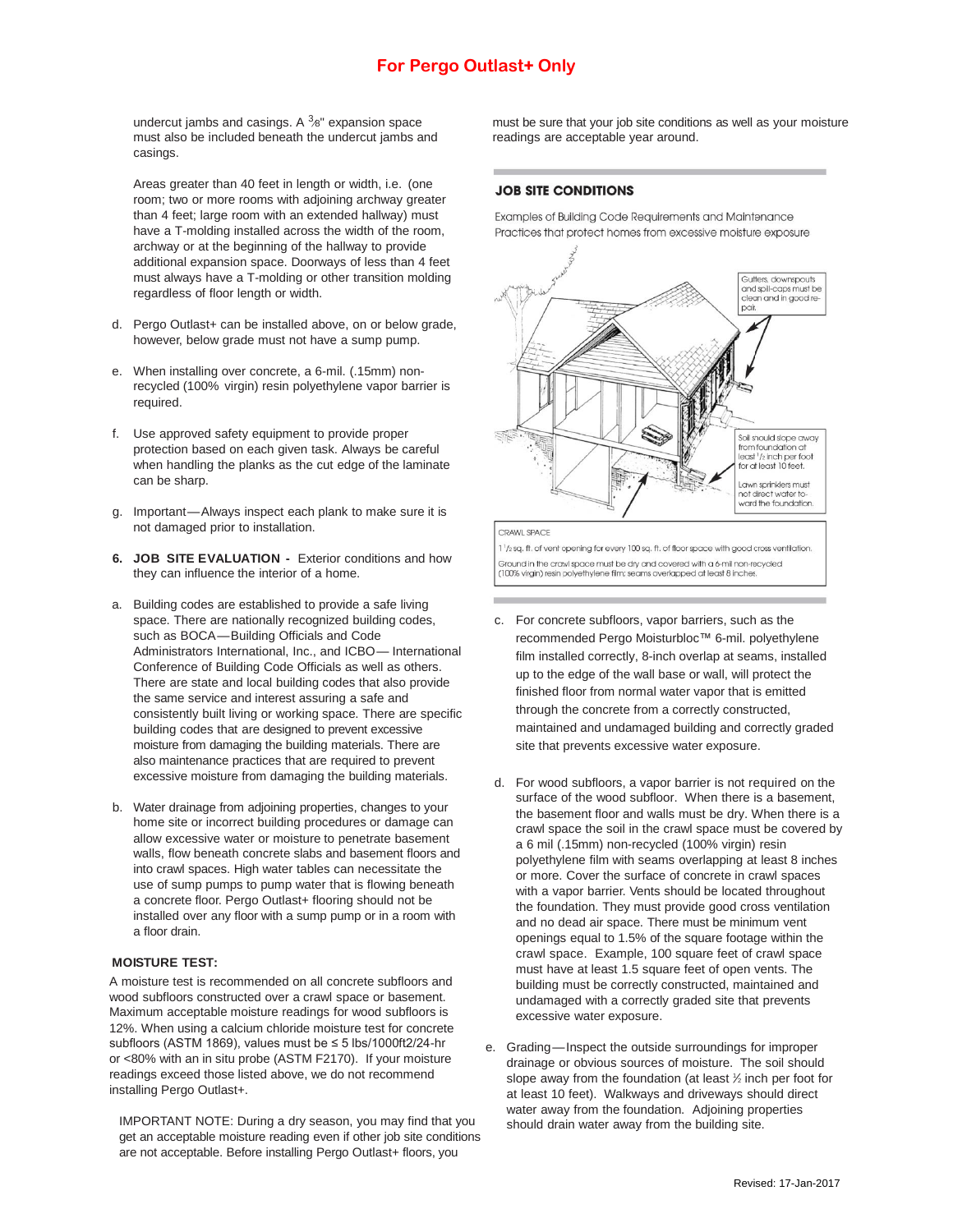- f. Maintenance—Ensure the eaves are in good repair, gutters, downspouts and spills caps are clear and directing rainwater away from the foundation.
- g. Floor drains or Sump Pumps—do not use Pergo Outlast+ in any room with a floor drain. Pergo Outlast+ must not be installed over any floor that has a sump pump—i.e. should there be a floor at a below grade level or an on-grade level concrete slab in the home and a sump pump is located in that below-grade level flooring or in the on-grade level slab, then Pergo Outlast+ flooring cannot be installed anywhere on that floor.
- h. Moisture Tests—Moisture tests and job site conditions are inseparable. The results of any moisture reading from meters or other test methods cannot be separated from the above job site conditions. An acceptable moisture reading can be obtained with incorrect job site conditions during a dry season. An acceptable moisture reading must be accompanied with the correct job site conditions to prevent excessive moisture from damaging any finished floor covering.

#### **7. SUBFLOOR REQUIREMENTS —GENERAL**

- a. The surface of the subfloor must be flat. The flatness requirement is defined as follows: the maximum difference between two high points and the intermediate low point is  $3/16$  of an inch in a 10-foot radius. Surface flatness can also be measured with a 3 foot straight-edge with a flatness requirement of  $1/16$  of an inch.
- b. Fill excessive voids or low areas using a Portland cement and latex based leveling compound. Allow the leveling compound to dry thoroughly before beginning the Pergo Outlast+ flooring installation. Follow the manufacturer's instructions to be sure it is appropriate for the application. High areas can be sanded, ground down or floated over with an approved self-leveling compound.
- c. The subfloor must not slope more than 1 inch in 6 feet.
- d. The surface of the subfloor must be clean.
- e. Any existing wood flooring on concrete subfloors must be removed prior to Pergo Outlast+ installation.
- f. Carpet, pad and tack strips must always be removed.
- g. If there is any question about the suitability of the subfloor or its moisture content, contact the Pergo Technical Support Service at 1-800-33-PERGO (1-800-337-3746).

#### **8. WOOD SUBFLOOR REQUIREMENTS**

\*These average moisture content measurements for interior wood are based on a well-ventilated building without excessive moisture. Department of Agriculture— Forest Products Laboratory. Wood handbook—Wood as an Engineering Material.



When installing Pergo Outlast+ flooring the maximum acceptable moisture reading for wood subfloors is 12%.

- a. Wood based products, once acclimated to the interior of home, have a stabilized moisture content\* relative to the geographic area where they are being installed.
	- Most areas in the United States will average 8% moisture content—Range 6 to 10%.
	- Dry southwestern areas will average 6% moisture content—Range 4 to 9%. New Mexico, Arizona, Nevada and areas in Colorado, Wyoming and Idaho and eastern California.
	- Damp, warm coastal areas will average 11% moisture content—Range 8 to 13%. Gulf coast and southern Atlantic coast, Texas, Louisiana, Mississippi, Alabama, Florida, Georgia, and the Carolinas.
- b. Plywood or other wood materials for subflooring should meet the building code requirements.
	- Creaking subfloors must be repaired before installation of the finished floor covering.
	- If the subfloor sags, inspect the joists below for twists or weakness.
		- 1. If the subfloor is cupped or is uneven at the joints take moisture readings and inspect for sources that may be allowing excessive moisture into the building.
		- 2. Check for excessive moisture in the crawl space or basement and look for other signs of a potential water problem. (See Job Site Evaluation, section 6.)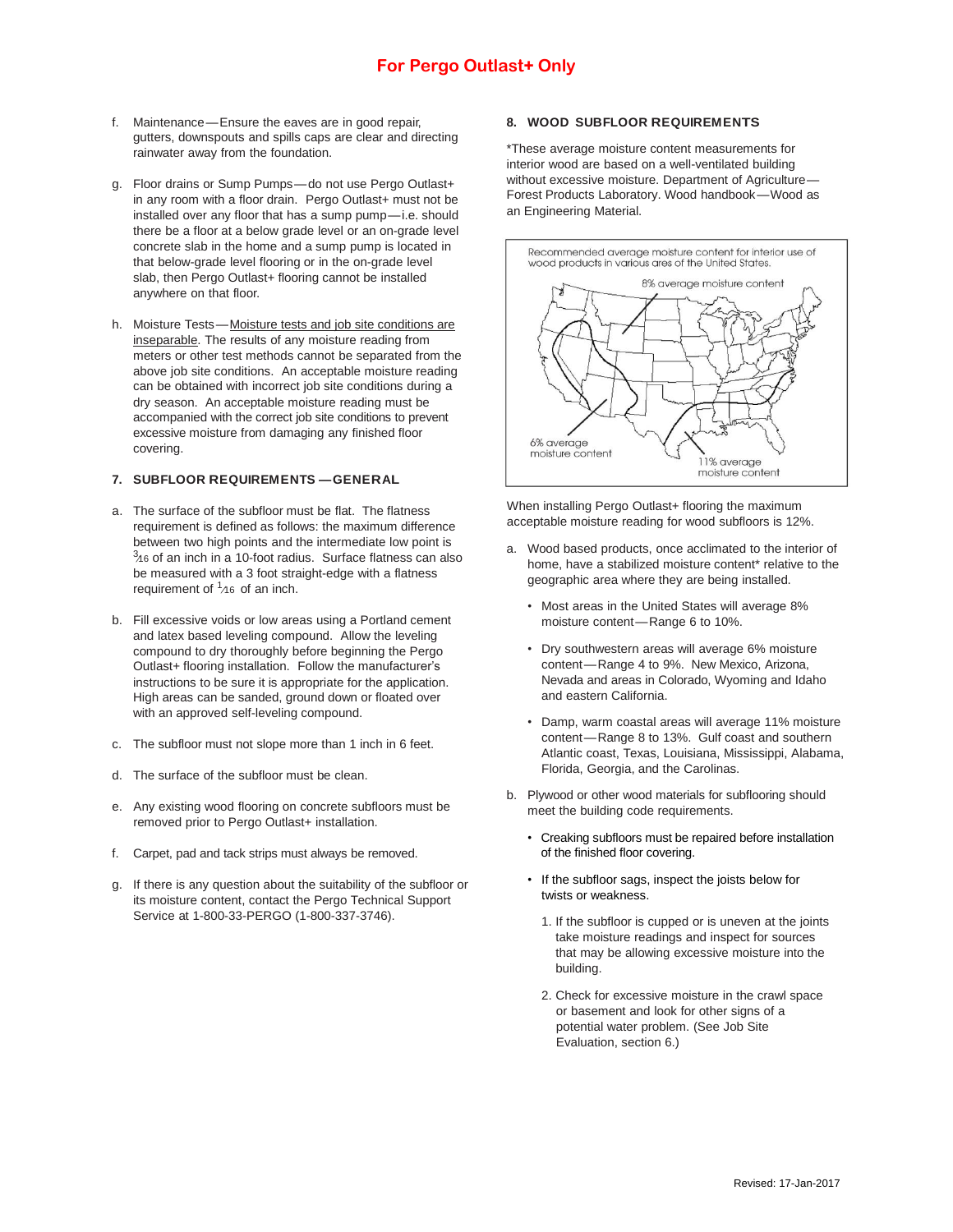- c. High areas, such as peaked joints in the subfloor or other ridges in the wood subfloor must be sanded or planed and low areas repaired or filled with a Portland cement and latex based leveling compound or covered with a rigid underlayment. When using a leveling compound, be sure to follow the manufacturer's recommendations, and allow the compound to dry completely before starting to install the Pergo Outlast+ Flooring. See Subfloor Requirements/ General, section 7, paragraph a.
- d. Pergo Moisturbloc™ or equivalent polyethylene film is not required on the top of a wooden floor or wood subfloor. These products are only required on concrete subfloors.
- e. When the subfloor is wooden, Pergo Outlast+ laminate flooring can be installed over parquet, planks or other wood flooring or wood based flooring installed on the wood subfloor.
- f. If you have questions or doubts about how to proceed in your situation, call us at 1-800-33-PERGO (1-800-337- 3746).

IMPORTANT NOTE: During a dry season, you may find that you get an acceptable moisture reading even if other job site conditions are not acceptable. Before installing Pergo Outlast+ floors, you must be sure that your job site conditions as well as your moisture readings are acceptable.

- g. Should excessive moisture be present or if the job site conditions are not correct consult a waterproofing or flooring contractor for further moisture testing or abatement before installing a Pergo Outlast+ floor.
- **9. CONCRETE AND TERRAZZO SUBFLOOR REQUIREMENTS -**When installing Pergo Outlast+ flooring, the maximum acceptable moisture levels must be considered. When using a calcium chloride moisture test for concrete subfloors (ASTM 1869), values must be ≤ 5 lbs/1000ft2/24-hr or <80% with an in situ probe (ASTM F2170).
- a. Concrete and terrazzo release moisture long after it is poured and can transfer dampness from wet soil and the air, i.e., elevated concrete floors in apartment and office buildings. New concrete must cure for 60 days before any flooring is installed.
- b. Check the floor for flatness. If the concrete or terrazzo subfloor has excessive voids or variations, a leveling compound can be used to bring it up to specifications. (See Subfloor Requirements/General.) Low areas greater than  $\frac{3}{6}$ " in a 10' radius should be filled in using a Portland cement and latex-based floor leveler. Follow the manufacturer's directions for mixing the filler, and be sure to allow it to dry completely. High spots or ridges above  $3/16$ " within a 10' radius (or  $1/16$  of an inch within a 3 foot radius) must be ground down.
- c. When installing Pergo Outlast+ over a concrete or terrazzo subfloor you must use a 6-mil. (.15mm) nonrecycled (100% virgin) resin polyethylene film such as Pergo Moisturbloc™ to form a vapor barrier. Pergo Outlast+ has attached underlayment foam, so use only a vapor barrier with this product when installing over a concrete subfloor. The edges of the vapor barrier must overlap by at least 8 inches (200mm) or when using an equivalent, non-recycled, polyethylene film, follow the

manufacturer's direction for installation. Vapor barrier underlayments are required over all subfloors containing concrete, even if the concrete is covered by vinyl, linoleum VCT (resilient tile), terrazzo or ceramic tile.

- d. Evaluation of moisture conditions for concrete or terrazzo subfloors. (Also see Job Site Evaluation–exterior and interior moisture conditions–section 6.) If there is excessive moisture in the concrete or the job site conditions are not correct then Pergo Outlast+ flooring cannot be installed.
- e. When a resilient tile is installed over concrete subfloors and there are visible salt deposits at any of the joints of the tile there is reason to believe that excessive moisture is present.
- f. A precise moisture reading can be obtained using the calcium chloride test. Three tests must be used for the first 1000 sq. ft. and one additional test for each 1000 sq. ft. or fraction thereof (ASTM 1869-03). The results of the test must not exceed 5 lbs/1000ft2/24-hr (not to exceed five pounds of water vapor being emitted from 1000 square feet of flooring over a period of 24 hours).
- g. Alternatively, acceptable concrete moisture readings include <80% with an in situ probe (ASTM F2170).
- h. Do not install Pergo Outlast+ flooring in a room with a floor drain.
- i. Do not install Pergo Outlast+ flooring over a floor with a sump pump. Pergo Outlast+ flooring must not be installed over any floor that has a sump pump, i.e. should there be a floor at a below grade or an on-grade level concrete slab in the home and a sump pump is located in that belowgrade level flooring or in the on-grade level slab, then Pergo Outlast+ flooring cannot be installed anywhere on that floor.

IMPORTANT NOTE: During a dry season, you may find that you get an acceptable moisture reading even if other job site conditions are not acceptable. Before installing Pergo Outlast+ floors, you must be sure that your job site conditions as well as your moisture readings are acceptable.

j. Should excessive moisture be present or the job site conditions are not correct, consult a waterproofing or flooring contractor for further moisture testing or abatement before installing a Pergo Outlast+ floor.

#### **10. OTHER SUBFLOOR REQUIREMENTS**

- a. Vinyl sheet goods, linoleum and resilient (VCT) tiles: Old vinyl and linoleum tiles or sheet goods normally do not need to be removed. Some older vinyl sheet goods and tile contain asbestos. Should you choose to remove these older floor coverings, consult a floor covering retailer or the manufacturer of the vinyl floor covering regarding the contents. Should it contain asbestos special precautions must be taken for your safety.
- b. When Pergo Outlast+ flooring is installed over vinyl, linoleum sheet goods, over resilient tiles or ceramic tiles and the subfloor is concrete, a vapor barrier is always required.
- c. Ceramic tiles and terrazzo: Old ceramic tiles normally don't need to be removed. Usually, Pergo Outlast+ flooring can be installed directly over ceramic tiles and terrazzo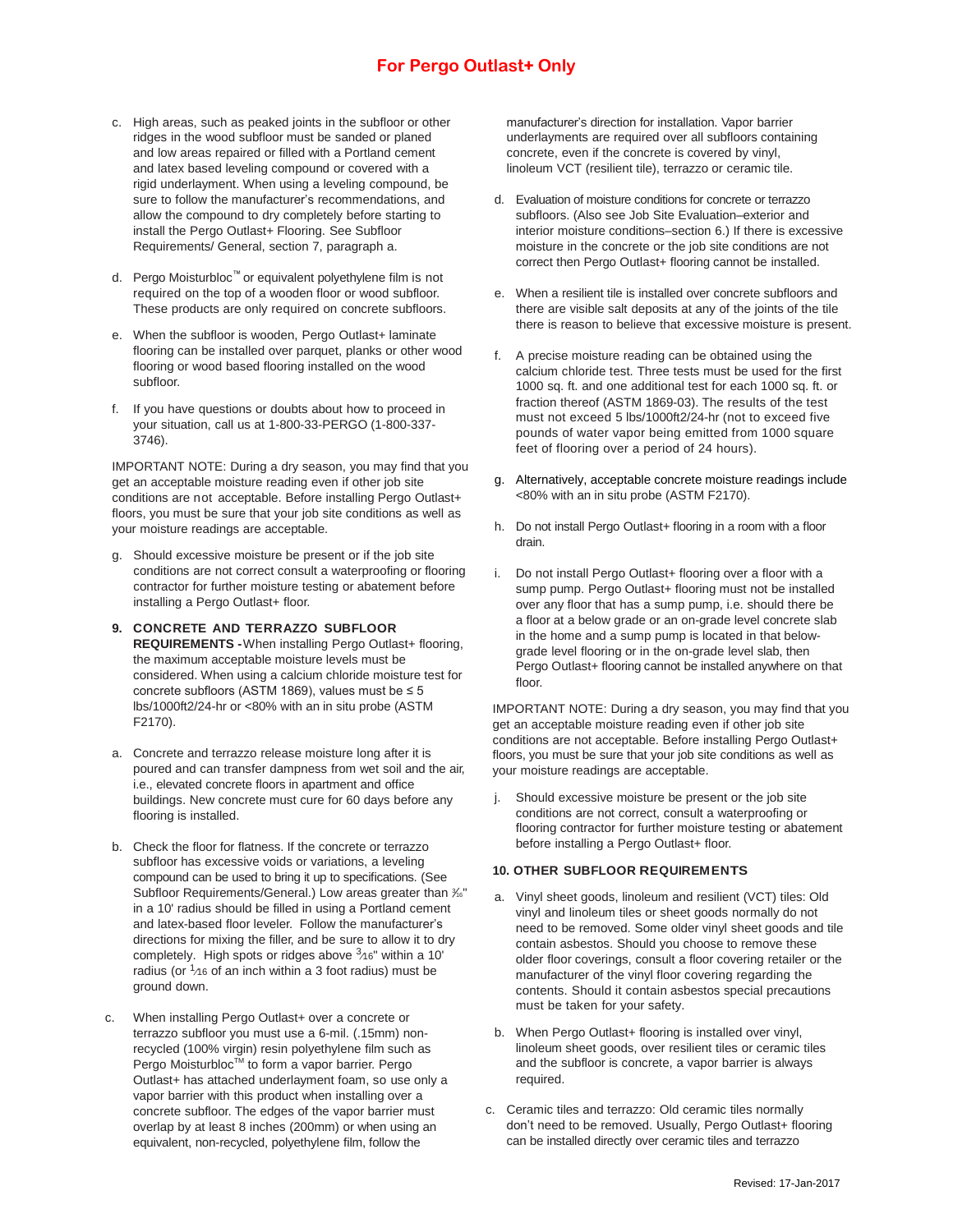providing they are smooth, sound and dry. These flooring materials must be smooth and flat to within  $3/16$ " in a 10' radius. (See Subfloor Requirements/General, section 7.)

- d. Use Pergo Moisturbloc™, or equivalent, if the subfloor is concrete.
	- Pergo Outlast+ has an attached foam underlayment. Use only a vapor barrier when installing over a concrete subfloor.
	- When installing Pergo Outlast+ with attached underlayment foam over a wood subfloor, no other additional foam underlayment is required.
- **11. NEW CONSTRUCTION REQUIREMENTS -** There are several special considerations that must be evaluated before installing Pergo Outlast+ flooring in new construction.
- a. As with all wood-based flooring products, the installation should be scheduled as late in the building cycle process as possible. This will prevent any unnecessary damage from occurring as the result of other trades involved with the construction process. Always protect the floor if other trades will be walking on the floor after installation.
- b. The house/building must be closed and the climate controls should be in operation for at least two weeks. The temperature should be maintained between 60°F and 85°F during these two weeks and the relative humidity should average between 35% and 65%.
- c. Close attention must be paid to the condition of the subfloor. (See sections 7 through 10 for your specific subfloor requirements.)
- d. Moisture in the wood or concrete subfloor, foundation walls, basement, or crawl space must be checked and verified to be in compliance with the subfloor requirements. (See Job Site Evaluation, section 6— exterior/interior moisture conditions and sections 7 through 10 for your specific subfloor requirements.)
- e. Kitchen cabinets should be installed before the floor is installed. However, cabinets may be installed after the floor is in place providing the cabinets, island cabinets, etc. are not fixed/attached to the Pergo Outlast+ floor. Island cabinets can be anchored to the subfloor. The holes for the anchoring bolts or screws must be  $3/4"$  on center, larger than the diameter of the bolts or screwsthis allows for the  $3e^{\theta}$  expansion space needed for a floating floor to move without being obstructed by the fastener. Other cabinets must be fastened to walls or to the subfloor as described for island cabinets.
- f. The perimeter of the installation must be sealed. Create a watertight seal by applying flexible 100% silicone sealant to the entire perimeter of the installation. Do not use acrylic sealant.
	- First fill all expansion spaces with 3/8" compressible PE foam backer rod and cover with 100% silicone sealant. Be sure the silicone completely covers the expansion space from the edge of the floor to the vertical surface, with no gaps or spaces.
	- Prior to installing the moldings, apply 100%

silicone sealant to the portion of the molding or transition that will contact directly with the laminate flooring surface.

- Install moldings and immediately wipe away any excess silicone sealant.
- Apply 100% silicone sealant at connections to doorframes or any other fixed objects.
- **12. BATHROOM INSTALLATIONS -** Because the Pergo Outlast+ surface is resistant to water, it can be installed in bathrooms. However, it is very important to prevent water or moisture from getting under the floor.

Installation in bathrooms must be made in accordance with the following instructions:

- a. All expansion spaces, between the Pergo Outlast+ flooring and walls, the doorway transition or other fixed objects such as pipes for radiators, sinks, water supply to water closet or toilet flanges MUST be filled with 3/8" compressible PE foam backer rod and covered with 100% silicone sealant.
- b. The space around the perimeter of the Pergo Outlast+ floor must be  $3_{8}$ " wide and sealed prior to installing the wall trim. The  $3_{8}$ " expansion space must be completely filled with 3/8" compressible PE foam backer rod and covered with 100% silicone sealant. Be sure the silicone completely covers the expansion space from the edge of the floor to the vertical surface, with no gaps or spaces. Also apply a thin bead of silicone to the bottom portion of the wall trim that will contact the laminate flooring surface and wipe away any excess silicone after installing the wall trim.
- c. When Pergo Outlast+ flooring is installed in a bathroom and an adjoining hall or room, a T-Molding must be installed in the doorway between the rooms or hall-way and the expansion space under the T-Molding must be sealed. Fill the expansion space on both sides of the T-Molding track with 3/8" compressible PE foam backer rod and cover with 100% silicone sealant. Place backer rod and silicone sealant in the expansion space of any flooring transition in the doorway of a bathroom. Also apply a thin bead of silicone to the bottom portion of the transition that will contact the laminate flooring surface and wipe away any excess silicone after installing the transition.
- d. Pergo Outlast+ must not be installed in rooms with a floor drain.
- e. Pergo Outlast+ must not be installed over any floor that has a sump pump—i.e. should there be a bathroom at a below grade level or on-grade concrete slab in the home and a sump pump is located on that below grade level flooring or on the on-grade level subfloor, then Pergo Outlast+ flooring cannot be installed anywhere on that floor.
- f. Wipe up liquids immediately. Do not allow topical moisture to remain on the floor for longer than 24 hours.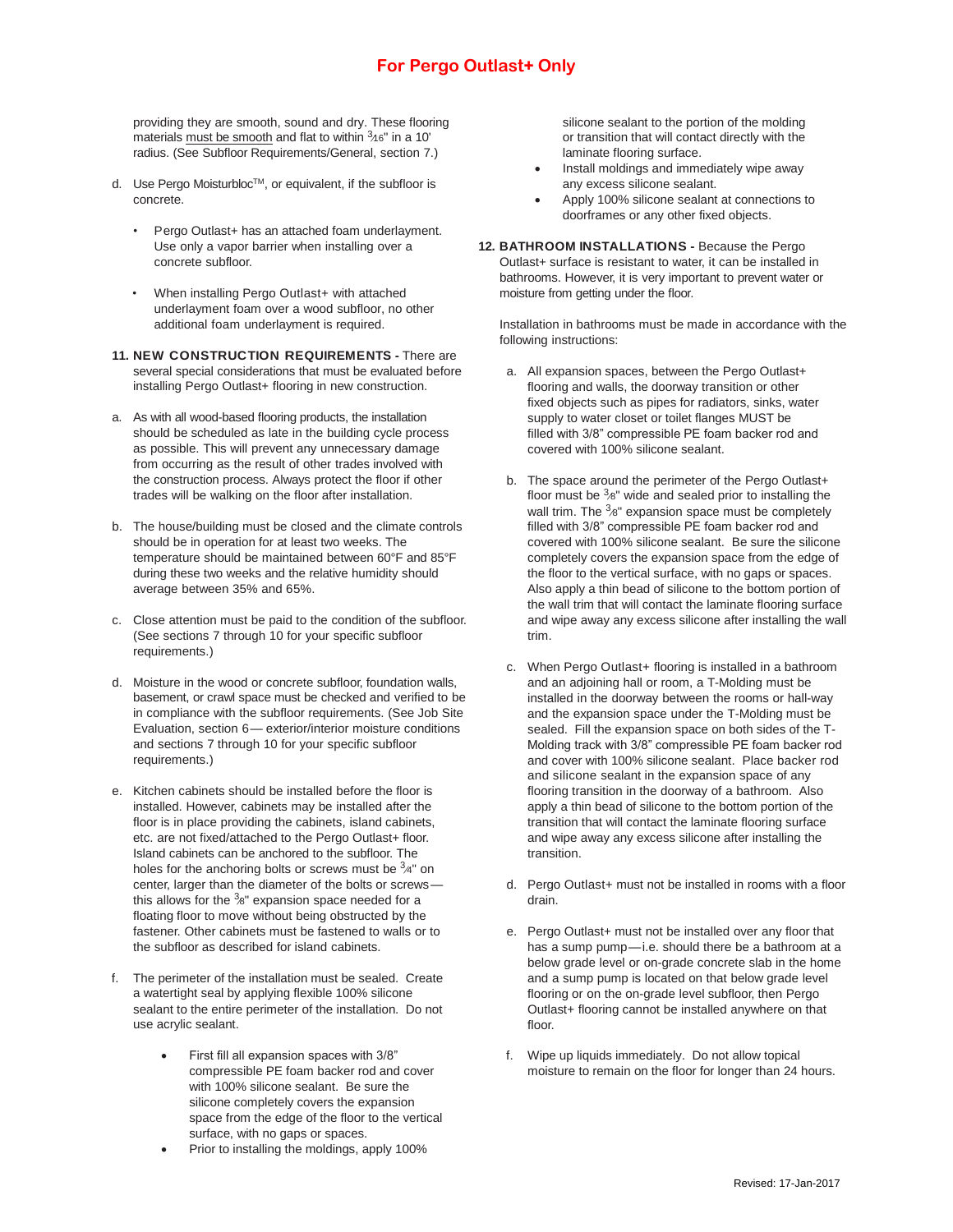**13. KITCHEN INSTALLATIONS -**It is recommended that kitchen cabinets be installed prior to installing Pergo Outlast+ flooring. Install the planks up to the kick plate of the cabinet, leaving a  $3s$ " expansion space. Fill the expansion space with 3/8" compressible PE foam backer rod and cover with 100% silicone sealant. Be sure the silicone completely covers the expansion space from the edge of the floor to the vertical surface, with no gaps or spaces. Then cover the expansion space with a quarter round molding. Apply a thin bead of silicone to the bottom portion of the quarter round molding that will contact the laminate flooring surface and wipe away any excess silicone after installing the quarter round molding.

When installing Pergo Outlast+ in kitchens, pay special attention to the following areas:

- a. Cabinet with kitchen sink: The  $3e^{\theta}$  expansion space in front of the cabinets that house the dishwasher and kitchen sink MUST be filled with 3/8" compressible PE foam backer rod and covered with 100% silicone sealant.
- b. Dishwashers: When installing Pergo Outlast+ flooring in the dishwasher space beneath cabinets, be sure to properly seal the perimeter expansion spaces where the dishwasher is sitting. When flooring abuts the dishwasher, fill the expansion space with 3/8" compressible PE foam backer rod and cover with 100% silicone sealant.
- c. Refrigerators: When installing Pergo Outlast+ flooring in the refrigerator space, be sure to properly seal the perimeter expansion spaces where the refrigerator is sitting. Also be sure to seal around openings for water supply lines to the icemaker of the refrigerator.

NOTE: For built-in refrigerators, follow instructions for sealing as for dishwashers.

- d. Exterior doors: The expansion space in front of any exterior door MUST be filled with 3/8" compressible PE foam backer rod and covered with 100% silicone sealant.
- e. Use Pergo Moisturbloc™ or equivalent 6-mil. (.15mm) nonrecycled (100% virgin) resin polyethylene film as a vapor barrier when installing over a concrete subfloor.
- f. Pergo Outlast+ must not be installed in rooms with a floor drain.
- g. Pergo Outlast+ must not be installed over any floor that has a sump pump—i.e. should there be a kitchen at a below grade level or on-grade concrete slab in the home and a sump pump is located in that below- grade level subfloor or in the on-grade level subfloor, then Pergo Outlast+ flooring cannot be installed anywhere on that floor.

All reference to sealant means 100% silicone sealant.

- **14. LAUNDRY ROOM INSTALLATIONS -** All expansion spaces in a laundry room MUST be filled with 3/8" compressible PE foam backer rod and covered with 100% silicone sealant. Be sure the silicone completely covers the expansion space from the edge of the floor to the vertical surface, with no gaps or spaces.
- a. Pergo Outlast+ must not be installed in rooms with a floor drain.
- b. Pergo Outlast+ must not be installed over any floor that has a sump pump—i.e. should there be a laundry room at a below grade level or on-grade concrete slab in the home and a sump pump is located in that below-grade level subfloor or in the on-grade level subfloor, then Pergo Outlast+ flooring cannot be installed anywhere on that floor.
- c. The expansion space around the perimeter of the Pergo Outlast+ floor must be  $3e^x$  wide and sealed prior to installing the wall trim. The  $3_{8}$ " expansion space must be completely filled with 3/8" compressible PE foam backer rod and covered with 100% silicone sealant. Be sure the silicone completely covers the expansion space from the edge of the floor to the vertical surface, with no gaps or spaces. Also apply a thin bead of silicone to the bottom portion of the wall trim that will contact the laminate flooring surface and wipe away any excess silicone after installing the wall trim.
- d. The expansion space in front of any exterior door MUST be filled with 3/8" compressible PE foam backer rod and covered with 100% silicone sealant.
- e. Use Pergo Moisturbloc™ or equivalent 6-mil. (.15mm) nonrecycled (100% virgin) resin polyethylene film as a vapor barrier when installing over a concrete subfloor.
- f. When Pergo Outlast+ flooring is installed in a laundry room and an adjoining hall or room, a T-Molding must be installed in the doorway between the rooms or hallway and the expansion space under the T-Molding must be sealed. Fill the expansion space on both sides of the T-Molding track with 3/8" compressible PE foam backer rod and cover with 100% silicone sealant. Place backer rod and silicone sealant in the expansion space of any flooring transition in the doorway of a laundry room. Also apply a thin bead of silicone to the bottom portion of the transition that will contact the laminate flooring surface and wipe away any excess silicone after installing the transition.
- **15. RADIANT FLOOR HEATING -**Pergo Outlast+ flooring can be used in combination with many types of in-floor heating. The heating system can be cast in a concrete floor or in a thin layer of filler on the surface of a concrete subfloor. It can also be installed under a wood subfloor or installed on the surface of the subfloor as an electrical matting as long as it meets the floor flatness requirements.
- a. Follow the instructions from the supplier of the floor heating system.
- b. Concrete subfloors must be installed and cured with no heat transfer for a minimum of 60 days.
- c. The heating system must be in operation for at least two weeks before installation. The system may be turned off or set to a suitable installation temperature (65 to 72°F).
- d. The flooring surface temperature, which is the surface of the subfloor or the heat radiating from electric heating mats, should not exceed 84°F (29°C).
- **16. COTTAGES AND ROOMS WITHOUT CLIMATE CONTROL –** Pergo Outlast+ can be installed in homes or rooms without climate control with the following conditions: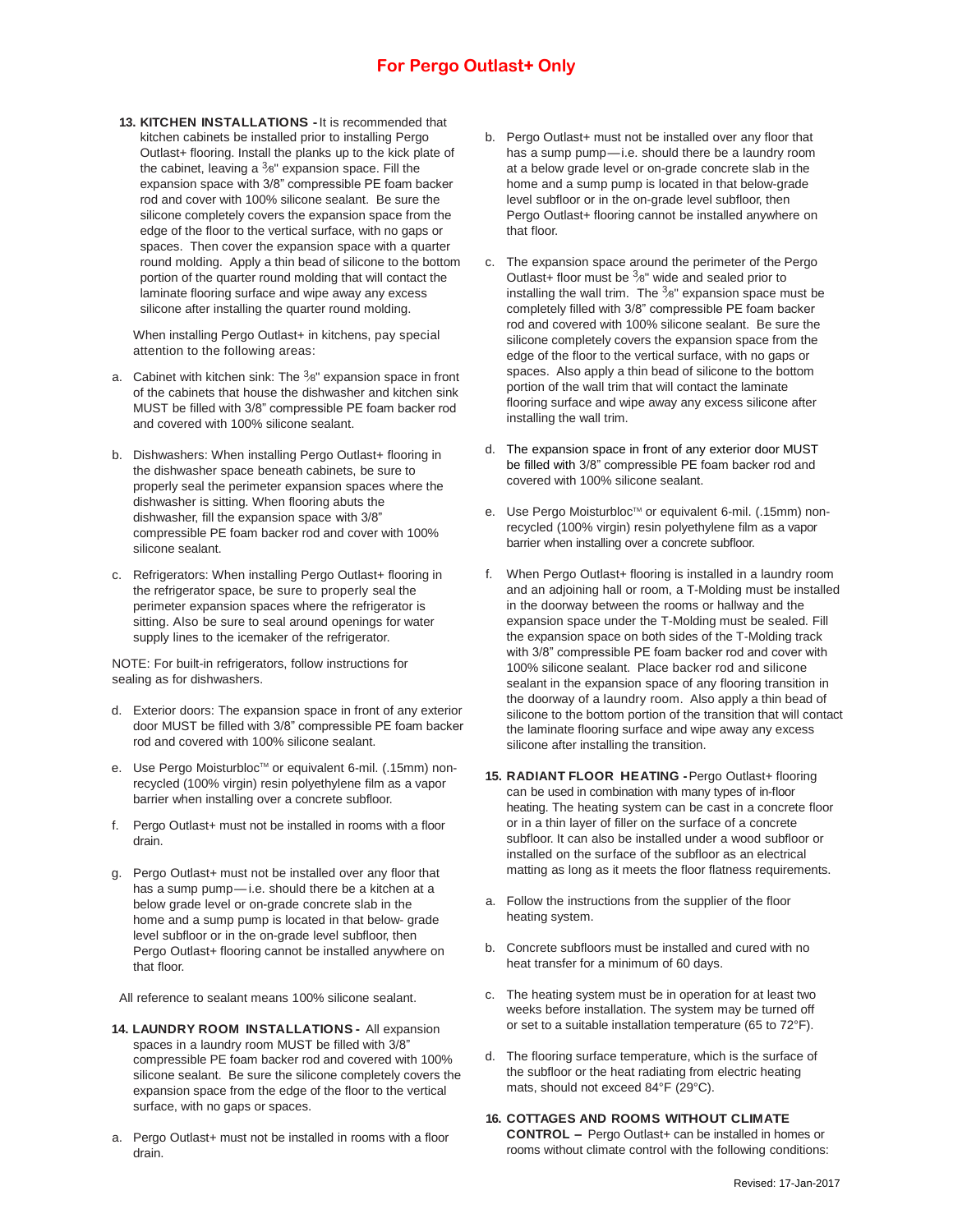- a. Pergo Outlast+ installation essentials must be met.
- b. The crawl spaces must be enclosed and vented and meet all requirements and the job site conditions must be correct.
- c. Insulation of the floor in the crawl space is recommended.
- d. The floor must not be installed in an area where it will be exposed to constant dampness or extremely high or low humidity. Relative humidity must range between 35-65%. The temperature should be at least 60°F for the product acclimation and at least 60°F two days after the installation.
- **17. COMMERCIAL APPLICATIONS-**(Only for those products that are designated for commercial use by Pergo)

In commercial applications, an expansion space of  $38"$  is required at all walls, pillars, pipes and other fixed objects.

Areas greater than 40 feet in length or width, and consecutive multiples of 40 feet, i.e. (one room; two or more rooms with adjoining archways greater than 4 feet; large room with extended hallway) must have a T-Molding installed across the width of the room, archway or at the beginning of the hallway to provide additional expansion space.

When fastening fixtures to a floating floor, the anchoring bolts or fasteners must have the same expansion space ( $3$ e inch) around each bolt or fastener as required for walls, pillars, pipes and other fixed objects.

Commercial flooring transitions that accommodate a  $3<sub>8</sub>$ " expansion space are strongly recommended.

### **18. INSTALLING PERGO OUTLAST+ FLOORING ON STEP DOWN AND STAIR TREAD**

**APPLICATIONS -** Stair nosing is used to finish stair edges or step down applications. Prior to beginning the installation, any loose or damaged treads or risers should be repaired or replaced. The stairs must be cleaned thoroughly from any loose paint, debris or old adhesives.

Due to the many varieties of stairs available in North America, a professional stair contractor may be required for certain installations. Check local building codes before altering dimensions of stair tread, riser and nosing.

Should there be any questions regarding the application of Pergo on stairs, please call our Customer Help line at 1-800 33-PERGO (1-800-337-3746).



#### ■ **Step down from a floating floor:**

Cut the stair nosing to the desired length. The nosing must be fastened with screws (i.e. finishing screw #6 by at least 1<sup>1</sup>/8"). A quality construction adhesive should also be used. A 3/8" expansion space must be maintained between the nosing and the floating floor. For step sown (from a floating floor) to a lower level or at the top of a flight of stairs: Adhere the stair nosing with a quality construction adhesive and with #6 finishing screws  $1<sup>1</sup>$ / $8<sup>n</sup>$  in length. Place screws 2 additional screws at intervals no greater than 8 inches along the length of the nosing

a. Use shims beneath the stair nosing as needed to match the thickness of Pergo Outlast+ planks. Adhere the shim to the nosing with construction adhesive and adhere the shim and nosing to the subfloor with construction adhesive and fasten with screws.

**Stair Treads only**: Adhere the stair nosing with a quality construction adhesive and fasten with #6 finishing screw 11/8" in length. Place screws 2 inches from each end of the nosing and space additional screws at intervals no greater than 8 inches along the length of the nosing.

Use shims beneath the stair nosing as needed to match the thickness of Pergo Outlast+ planks. Adhere the shim to the nosing with construction adhesive and adhere the shim and nosing to the subfloor with construction adhesive and fasten with screws.

This illustration shows the step down from a floating floor. The step down shows the tread flush or even with the riser.



#### **Tread flush or even with the riser.** The riser must be installed before the stair nosing is fit into place. If installing from a floating floor, follow the above instructions. When installing on a stair tread, the nosing will be installed after the tread and riser are glued into place.

■ **Tread with an extended round edge nosing**. The rounded portion of

> the extended nosing will need to be squared. Leave as much of the



extending nose of the tread as possible, removing only the radius (the rounded portion). On the edge of the squared nosing, glue a narrow strip of Pergo Outlast+. Remove the attached underlayment before gluing. This will finish the exposed edge of the tread. After installing the tread and riser the nosing will be installed, finishing the nose of the tread. The illustration shows a step with an extended round edge nosing. On the illustration a dotted line will show where to cut the rounded portion of the extended nosing.

**STAIR NOSING**